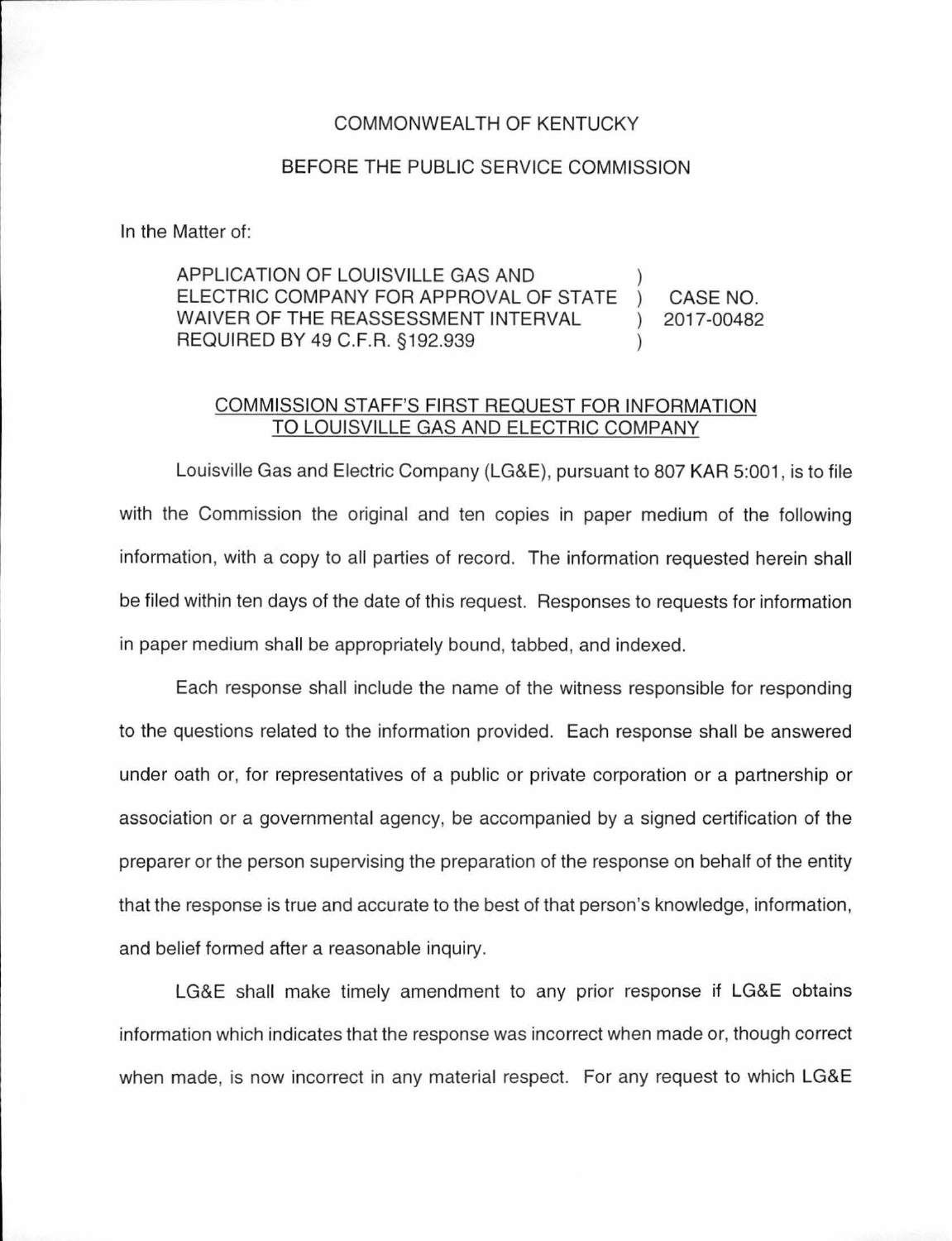fails or refuses to furnish all or part of the requested information, LG&E shall provide a written explanation of the specific grounds for its failure to completely and precisely respond.

Careful attention shall be given to copied material to ensure that it is legible. When the requested information has been previously provided in this proceeding in the requested format, reference may be made to the specific location of that information in responding to this request. When applicable, the requested information shall be separately provided for total company operations and jurisdictional operations. When filing a paper containing personal information, LG&E shall, in accordance with 807 KAR 5:001 , Section 4(10), encrypt or redact the paper so that personal information cannot be read.

1. Provide LG&E's 2017 Annual Report, Natural or Other Gas Transmission and Gathering Systems, Form PHMSA 7100.2-1 (2017 Annual Report).

2. Refer to the 2017 Annual Report, Part F, Section 2, pages 4-5, in which LG&E reported that it inspected 17.2 miles of transmission pipeline in 2017 using metal loss in-line inspection (ILI) tools and 53.39 miles using dent or deformation ILI tools and based on these inspections, LG&E identified and excavated 9 anomalous conditions, none of which were located in a High Consequence Area (HCA).

a. State how many miles of the Calvary Pipeline were inspected in 2017 by metal loss tools and by dent or deformation tools.

b. How many of the nine anomalous conditions that were excavated were located on the Calvary Pipeline?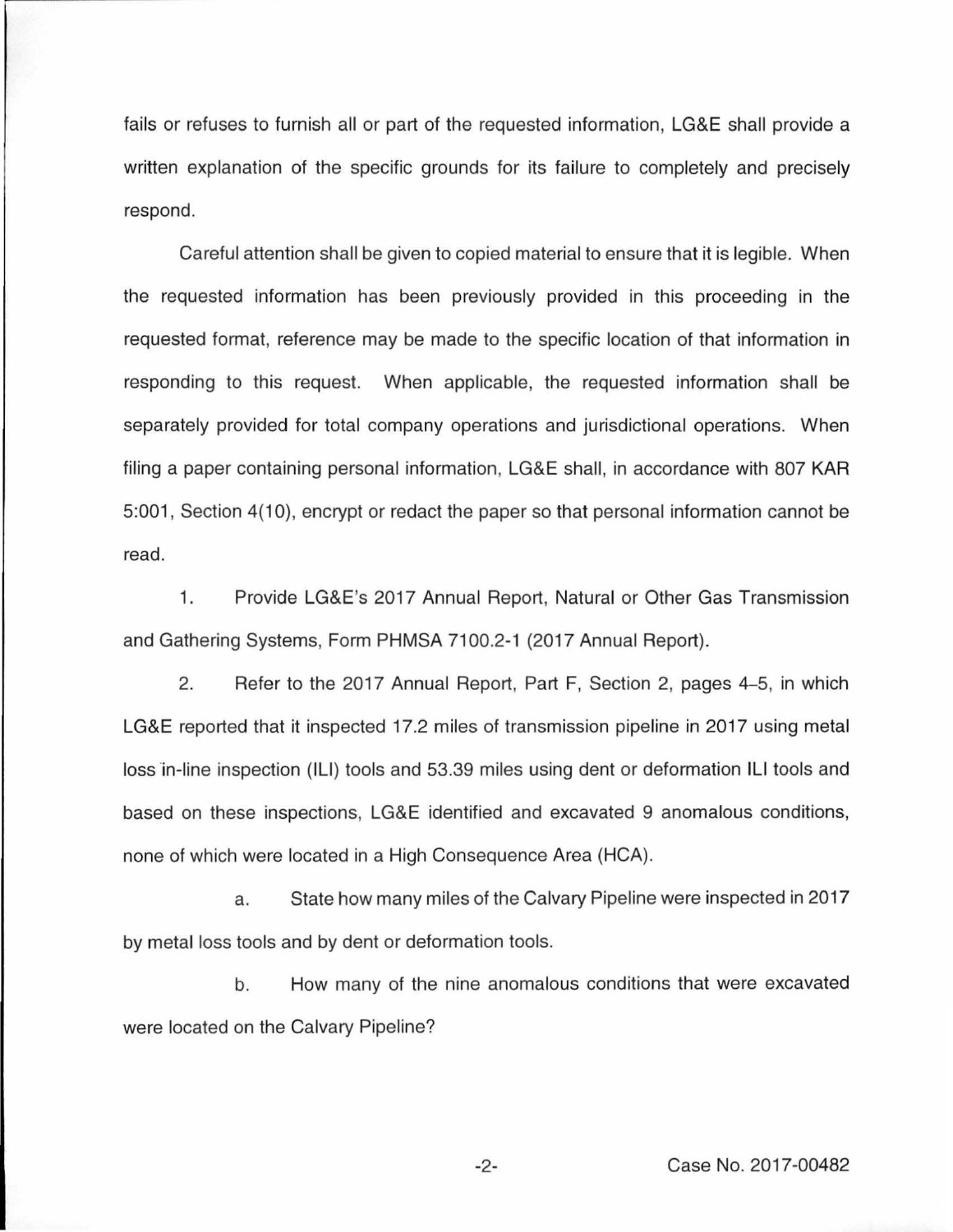3. Provide LG&E's 2018 Annual Report, Natural or Other Gas Transmission and Gathering Systems, Form PHMSA 7100.2-1 (2018 Annual Report).

4. Refer to the 2018 Annual Report, Part F, Section 2, pages 4-5, in which LG&E reported that it inspected 318.82 miles of transmission pipeline in 2017 using ILI tools and that based on these inspections, LG&E identified, excavated and repaired 12 anomalous conditions, four of which were located in an HCA.

a. State how many miles of the Calvary Pipeline were inspected in 2018 by each of the Ill tools listed in Part F, Section 2, of the 2018 Annual Report.

b. How many of the 12 anomalous conditions that were excavated were located on the Calvary Pipeline?

c. How many of the four anomalous conditions located within an HCA were on the Calvary Pipeline?

d. With respect to each anomalous condition on the Calvary Pipeline in an HCA segment:

(1) Describe each condition.

(2) Categorize each condition as an immediate repair condition, one-year condition, monitored condition, or other scheduled condition as defined in 49 C.F.R. § 192.933{d).

(3) State what actions LG&E has taken and plans to take to address the conditions.

5. Refer to the 2018 Annual Report, Part G, pages 5-6, in which LG&E reported that in the calendar year 2018, it completed an integrity reassessment of 10.58

-3- Case No. 2017-00482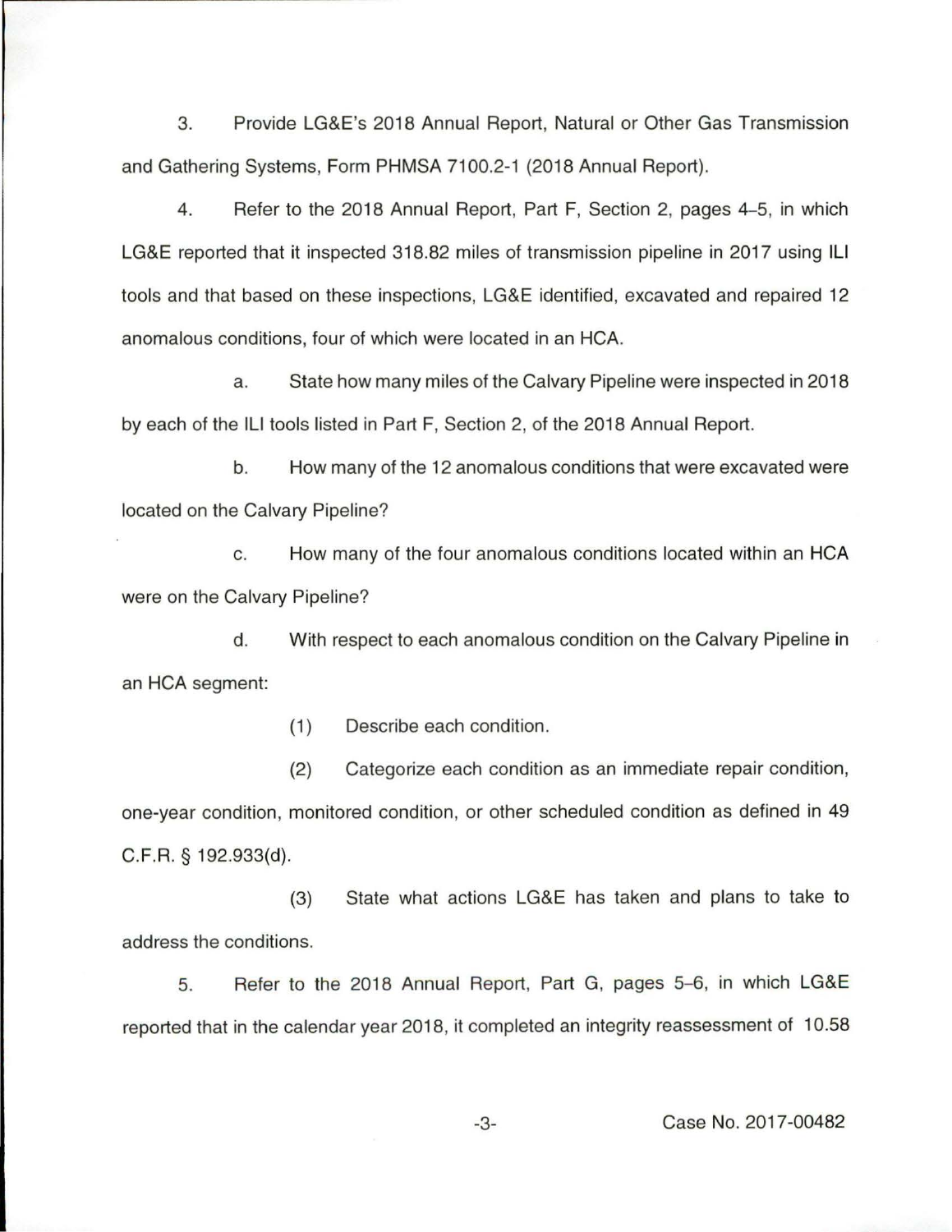miles of transmission pipeline located in an HCA. Does this total include all segments of the Calvary Pipeline located in an HCA?

6. For each successful Ill tool run of the Calvary Pipeline, provide the summary or final report of the ILI tool vendor.

7. State whether LG&E requests that a hearing be held in this matter or that the matter stand submitted for a decision on the record. If LG&E requests a hearing, identify the issues it wishes to raise at the hearing, the witness or witnesses it intends to present, and an explanation of why a hearing on these issues is necessary.

w~ *12-.* P~ Gwen R. Pinson

Executive Director Public Service Commission P.O. Box 615 Frankfort, KY 40602

 $DATED$  **APR 0 9 2019** 

cc: Parties of Record

Case No. 2017-00482